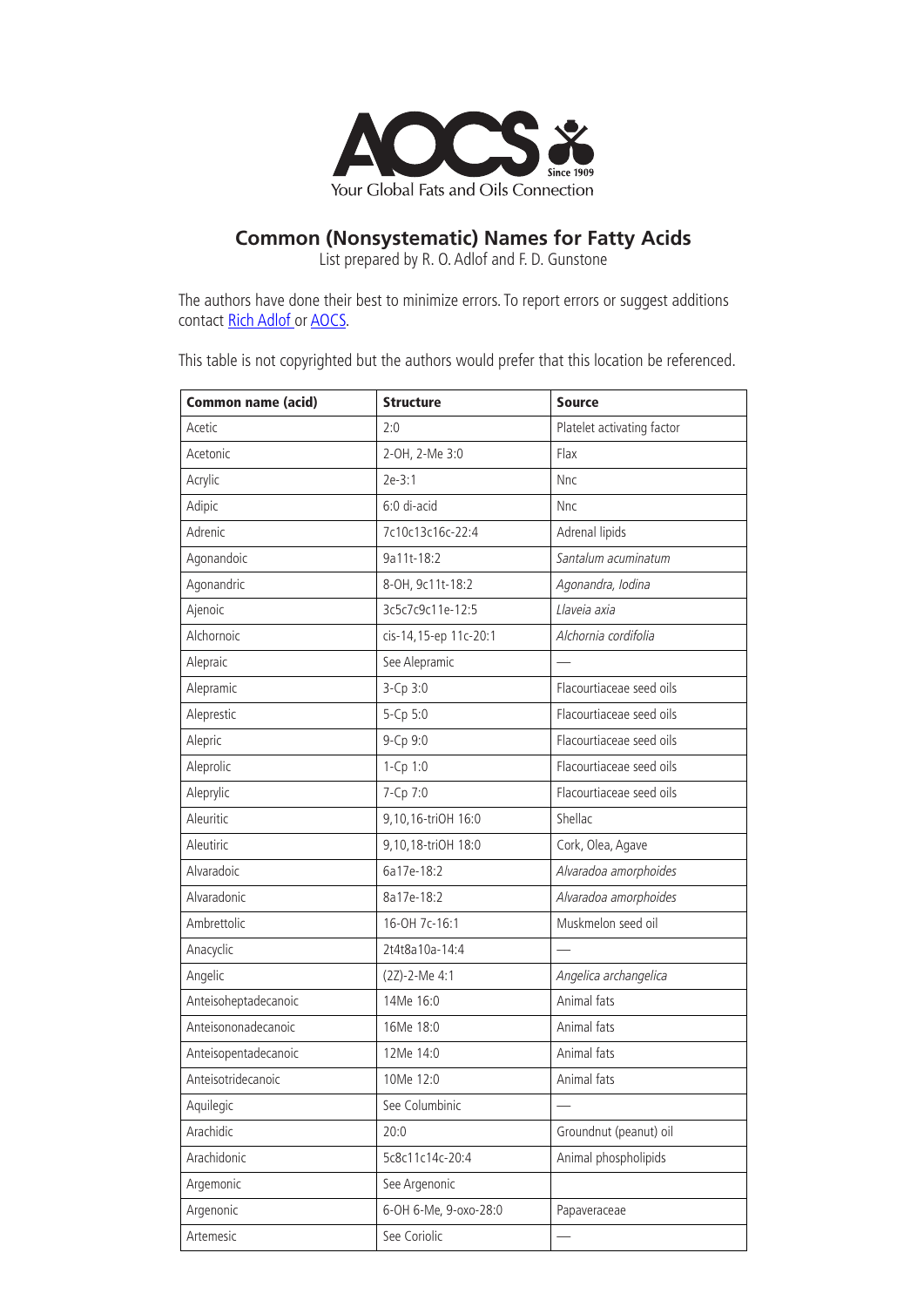| Asclepic                | $11c - 18:1$             | Asclepia oils                             |
|-------------------------|--------------------------|-------------------------------------------|
| Ascorbic                | Vitamin C                |                                           |
| Athanacalvic            | 9-OH 9t16c12a14a-18:4    | Athanasia calva                           |
| Auricolic               | 14-0H 11c17c-20:2        | Lesquerella auriculata                    |
| Avenoleic               | 15(R)-OH 9c12c-18:2      |                                           |
| Axillarenic (Axillaric) | 11,13-di OH, 9c-24:1     | Euphorbiaceae                             |
| Azelaic                 | 9:0 di-acid              | Nnc                                       |
| Behenic                 | 22:0                     | Lophira alata                             |
| Behenolic               | 13a-22:0                 | Nnc                                       |
| Bishomocolumbinic       | 7c11c14t-20:3            |                                           |
| Bishomopinolenic        | 7c11c14c-20:3            | $\overline{\phantom{0}}$                  |
| <b>Bolekic</b>          | 9a11a13c-18:3            | Isano oil                                 |
| Bosseopentaenoic        | 5c8c10t12t14c-20:5       | Bossiella orbigniana                      |
| <b>Brassidic</b>        | 13t-22:1                 | trans form of erucic acid                 |
| Brassylic               | 13:0 di-acid             | Nnc                                       |
| Buiolic (jalapinolic)   | 11-OH 16:0               |                                           |
| <b>Butolic</b>          | 6-OH 14:0                | Shellac                                   |
| Butyric                 | 4:0                      | Milk fats                                 |
| Caleic                  | 3t9t12c-18:3             | Compositae, Aster, Artium                 |
| Calendic $(\alpha)$     | 8t10t12c-18:3            | Calendula officinalis                     |
| Calendic $(\beta)$      | 8t10t12t-18:3            | trans form of a-calendic acid             |
| Calendulic              | See Calendic $(\alpha)$  |                                           |
| Callosobruchusic        | 3,7-di-Me,2c-8:1 di-acid | Callosobruchus chinensis                  |
| Calthic                 | See Podocarpic           |                                           |
| Capric                  | 10:0                     | Lauric oils                               |
| Caproic                 | 6:0                      | Milk fats                                 |
| Caproleic               | $9c-10:1$                | Milk fats                                 |
| Capronic                | See Caproic              |                                           |
| Caprylic                | 8:0                      | Lauric oils                               |
| Carboceric              | 27:0                     | Malus domestica                           |
| Carnaubic               | See Lignoceric           |                                           |
| Cascarillic             | 3,4-Mt-10:0              | Croton eluteria L. bark                   |
| Catalpic                | 9t11t13c-18:3            | Catalpa ovata                             |
| Cerebronic              | 2-OH 24:0                | Cerebrosides                              |
| Ceromelissic            | See Psyllic              |                                           |
| Ceroplastic             | 35:0                     | Nnc                                       |
| Cerotic                 | 26:0                     | Waxes, Chrysanthemum, Cucurbita,<br>Aster |
| Cervonic                | See DHA                  |                                           |
| Cetelaidic              | $11t-22:1$               | Hydrogenated fish oils                    |
| Cetoleic                | $11c-22:1$               | Fish oils                                 |
| Chaulmoogric            | 13-Cp 13:0               | Flacourtiaceae seed oils                  |
| Chrysobalanic           | 4-0x0 9c11t13t15c-18:4   | Chrysobalanus icaco                       |
| Cilienic                | 6,11c-18:2               | $\overline{\phantom{0}}$                  |
| cis-Vaccenic            | See Asclepic             |                                           |
| Citraconic              | (Z)-2-Me 4:1 di-acid     |                                           |
| Citronnelic             | See Rhodinic             |                                           |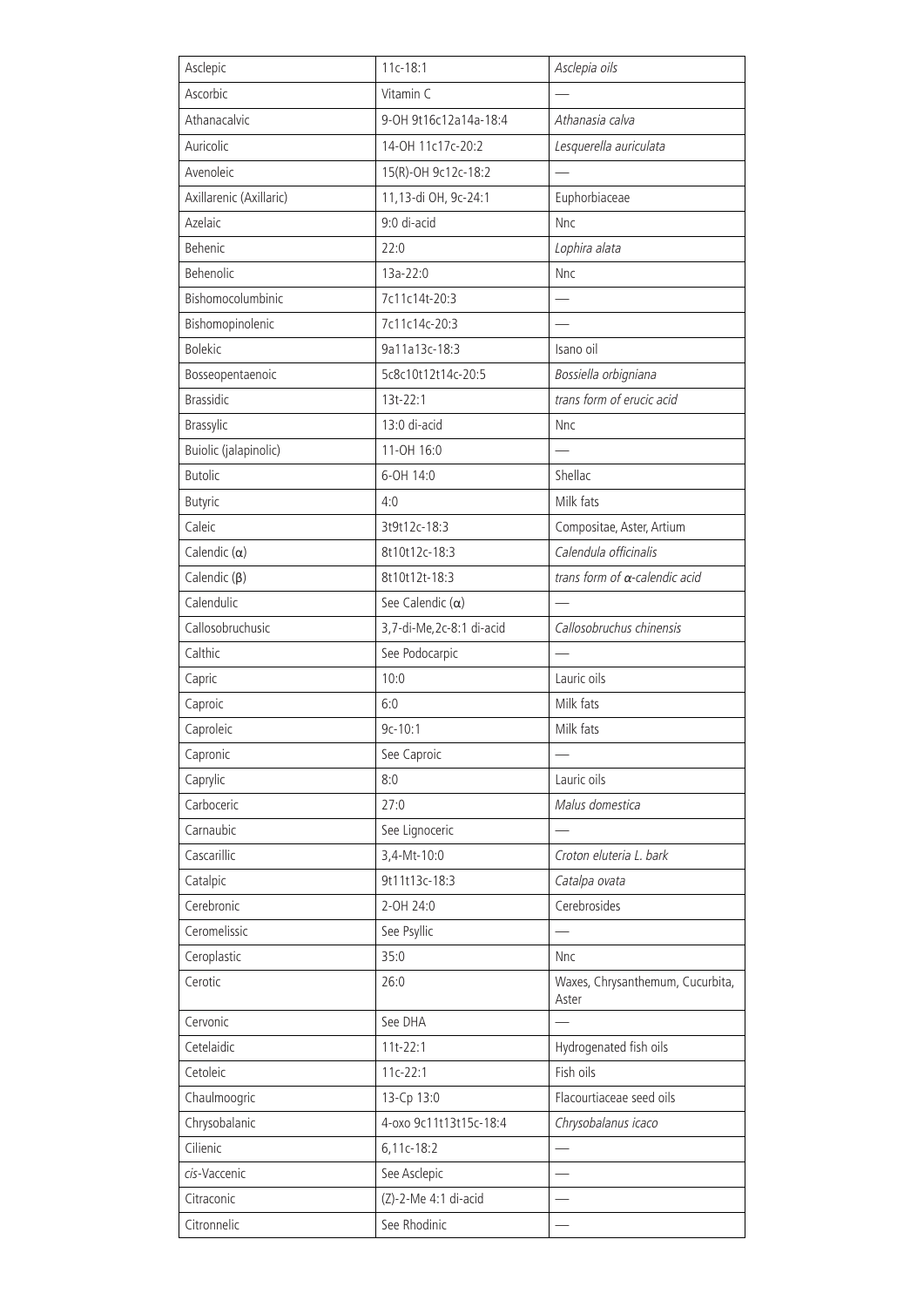| Civetic                  | 8t-17:1 di-acid              |                                            |
|--------------------------|------------------------------|--------------------------------------------|
| <b>CLA</b>               | Conjugated 18:2 isomers      | Ruminant fats                              |
| Clupadonic               | See DPA                      |                                            |
| Clupanodonic             | 4c8c12c15c19c-20:5c          | Fish oils                                  |
| Colneleic                | 9-oxa-8t10t12c-18:3          | Enzymic oxidation of linoleic acid         |
| Colnelenic               | 9-oxa-8t10t12c15c-18:4       | Enzymic oxidation of linolenic acid        |
| Columbinic               | 5t9c12c-18:3                 | Aquilegia vulgaris                         |
| Coniferonic              | 5c9c12c15c-18:4              | Conifer                                    |
| Convolvulinolic (1 of 3) | 3,12-diOH-16:0               |                                            |
| Convolvulinolic (2 of 3) | 11-OH 15:0                   | Ipomea oils                                |
| Convolvulinolic (3 of 3) | 11-OH 14:0                   | Ipomea oils                                |
| Coriolic                 | 13-0H 9c11t-18:2             | Xeranthemum annuum                         |
| Coronaric                | cis-9,10-ep 12c-18:1         | Chrysanthemum coronarium                   |
| Couepic                  | See Licanic                  | Couepia grandiflora                        |
| Couepinic (Coupenic)     | See Licanic (a)              | Licania parinarium                         |
| Crepenynic (Crepeninic)  | 9c12a-18:2                   | Crepis and Afzelia oils                    |
| Crotonic                 | $2t - 4:1$                   | Angelica roots                             |
| Daturic (Daturinic)      | See Margaric                 | Animal fats                                |
| Dehydrocrepenyic         | 9c12a14c-18:3                | Afzelia                                    |
| Demospongic              | C24-C34 5c9c-diene acids     | Sponges                                    |
| Dendrotrifidic           | 16-OH, 9c12a14a17e-18:4      | Dendropanax trifidus                       |
| Dendryphiellic           | 6-Me 2c4c-8:2                | Dendryphyiella salina                      |
| Densipolic               | 12(R)-OH 9c15c-18:2          | Lesquerella densipila                      |
| Denticetic               | $5c-12:1$                    | Lauraceae                                  |
| <b>DHA</b>               | 4c7c10c13c16c19c-22:6        | Fish oils, Sesbania, Quercus,<br>Diospyros |
| Dicramin                 | 6a9c12c15c-18:4              | Dicramium scoparium                        |
| Dihomogammalinolenic     | 8c11c14c-20:3                | Animal phospholipids                       |
| Dihomolinoleic           | 11c14c-20:2                  |                                            |
| Dihomolinolenic          | 11c14c17c-20:3               | Animal fats                                |
| Dihomo Mead's acid       | 7c10c13c-22:3                |                                            |
| Dihomopinolenic          | 7c11c14c-20:3                | Pinacae family                             |
| Dihomotaxoleic           | 7c11c-20:2                   | Taxus spp.                                 |
| Dihydrofulgidic          | 9S, 12S, 13S-tri-OH 10t-18:1 |                                            |
| Dihydromalvalic          | 8,9-P-18:0                   |                                            |
| Dihydromalyngic          | 9S, 12R, 13S-tri-OH 10t-18:1 | Malvaceae                                  |
| Dihydroxystearic         | 9,10-diOH 18:0               |                                            |
| $\alpha$ -Dimorphecolic  | 9-OH, 10t12c-18:2            | Dimorphecolic pluvialis                    |
| β-Dimorphecolic          | 9-0H, 10t12t-18:2            | Dimorphecolic pluvialis                    |
| DPA                      | 7c10c13c16c19c-22:5          | Fish oils                                  |
| Elaidic                  | $9t - 18:1$                  | Trans isomer of oleic acid                 |
| Elaidolinolenic          | See Linolenelaidic           |                                            |
| EPA                      | 5c8c11c14c17c-20:5           | Fish oils                                  |
| Eleostearic $(\alpha)$   | 9c11t13t-18:3                | Momordica charantia**,<br>Euphorbiaceae    |
| Eleostearic $(\beta)$    | 9t11t13t-18:3                | Tung oil                                   |
| Eleostearinic            | See Eleostearic (a)          |                                            |
| Enanthic (enanthoic)     | 7:0                          | Albae, Cucurbitaceae                       |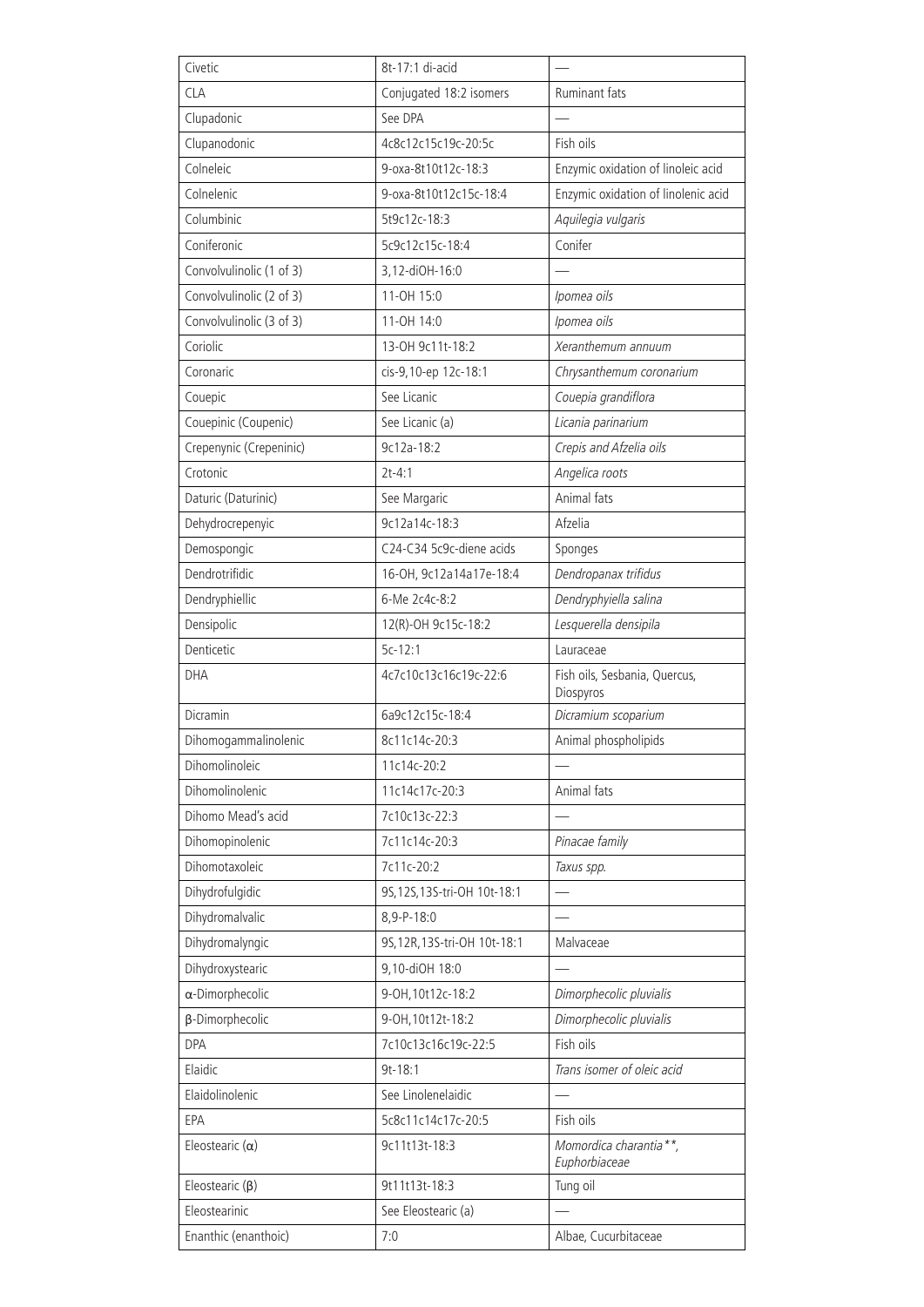| Ephedrenic      | 5c11c-18:2                            | Ephedra                                      |
|-----------------|---------------------------------------|----------------------------------------------|
| Ephedric        | See Ephedrenic                        |                                              |
| Equisetolic     | 30:0 di-acid                          | Equisetum telmateia spores                   |
| Eranthic        | 5c13c16c-22:3                         | Ranunculaceae                                |
| Erucic          | 13c-22:1                              | Cruciferae seed oils                         |
| Erythrogenic    | See Isanic                            |                                              |
| D-Erythronic    | 2R, 3R, 4 tri-OH 4:0                  |                                              |
| L-Erythronic    | 2S, 3S, 4 tri-OH 4:0                  |                                              |
| Exocarpic       | 9a11a13t-18:3                         | Isano oil                                    |
| Farnesenic      | 3,7,11-tri-Me 2,6,10-15:3             | Juvenile hormone; all isomers<br>known       |
| Farnesic        | See Farnesenic                        |                                              |
| Farnesolic      | See Farnesenic                        |                                              |
| Farnesylic      | See Farnesenic                        |                                              |
| Floionolic      | See Phloionolic acid                  |                                              |
| Fomentic        | 2-Me 3,3-di-18:0 4:0 di-acid          | Fomes fomentarius                            |
| Fuconic         | 2,3,4,5-tetraOH 6:0                   | Sugar derivative, many<br>stereochemistries. |
| Fulgidic        | 9R, 12R, 13R tri-OH 10t, 15c-<br>18:2 | Rudbeckia fulgida                            |
| Fumaric         | 2t-4:1 di-acid                        | Fumaria officianalis (in many plants)        |
| Furocarpic      | 9,12-ep, 9t12t-18:2                   | Exocarpus cupressiformis                     |
| Gadelaidic      | $9t-20:1$                             | Trans form of gadoleic acid                  |
| Gadoleic        | $9c-20:1$                             | Fish oils                                    |
| Gaidic          | $2t - 16:1$                           |                                              |
| Galactaric      | See Fuconic                           |                                              |
| Gamma Linolenic | See GLA                               |                                              |
| Gamolenic       | See GLA                               |                                              |
| Geddic          | 34:0                                  |                                              |
| Geranic         | 3,7-di-Me 2t6e-8:2                    | Daphne flowers, Rodgersia<br>podophylla      |
| Gheddic         | 34:0                                  |                                              |
| GLA             | 6c9c12c-18:3                          | Evening primrose, borage, etc                |
| Glutamic        | 2-NH2 5:0 di-acid                     | Bacterial cell peptidolipids                 |
| Glutaric        | 5:0 di-acid                           | <b>Nnc</b>                                   |
| Glycolic        | 2-OH 2:0                              |                                              |
| Gondoic         | $11c-20:1$                            | Fish oils                                    |
| Gondoleic*      | $9c-20:1$                             |                                              |
| Gorlic          | 13-Cp 6c-13:1                         | Flacourticeae oils                           |
| Goshuyic        | 5c8c-18:2                             | Rutaceae                                     |
| Halphenic       | See Malvalic                          |                                              |
| Helenynolic     | 9-0H 10t12a-18:2                      | Helychrysum bracteatum                       |
| Hendecenoic     | See Undecylenic                       |                                              |
| Hiragonic       | 6c10c14c-16:3                         | Fish oils                                    |
| Homotoluic      | PhCH2CH2COOH                          | Tail gland, red deer                         |
| Hormelic        | 15-Cp 15:1                            | Flacourticeae oils                           |
| Hydnocarpic     | 11-Cp 11:0                            | Flacourticeae oils                           |
| Hydrosorbic*    | 3t-16:1 di-acid                       |                                              |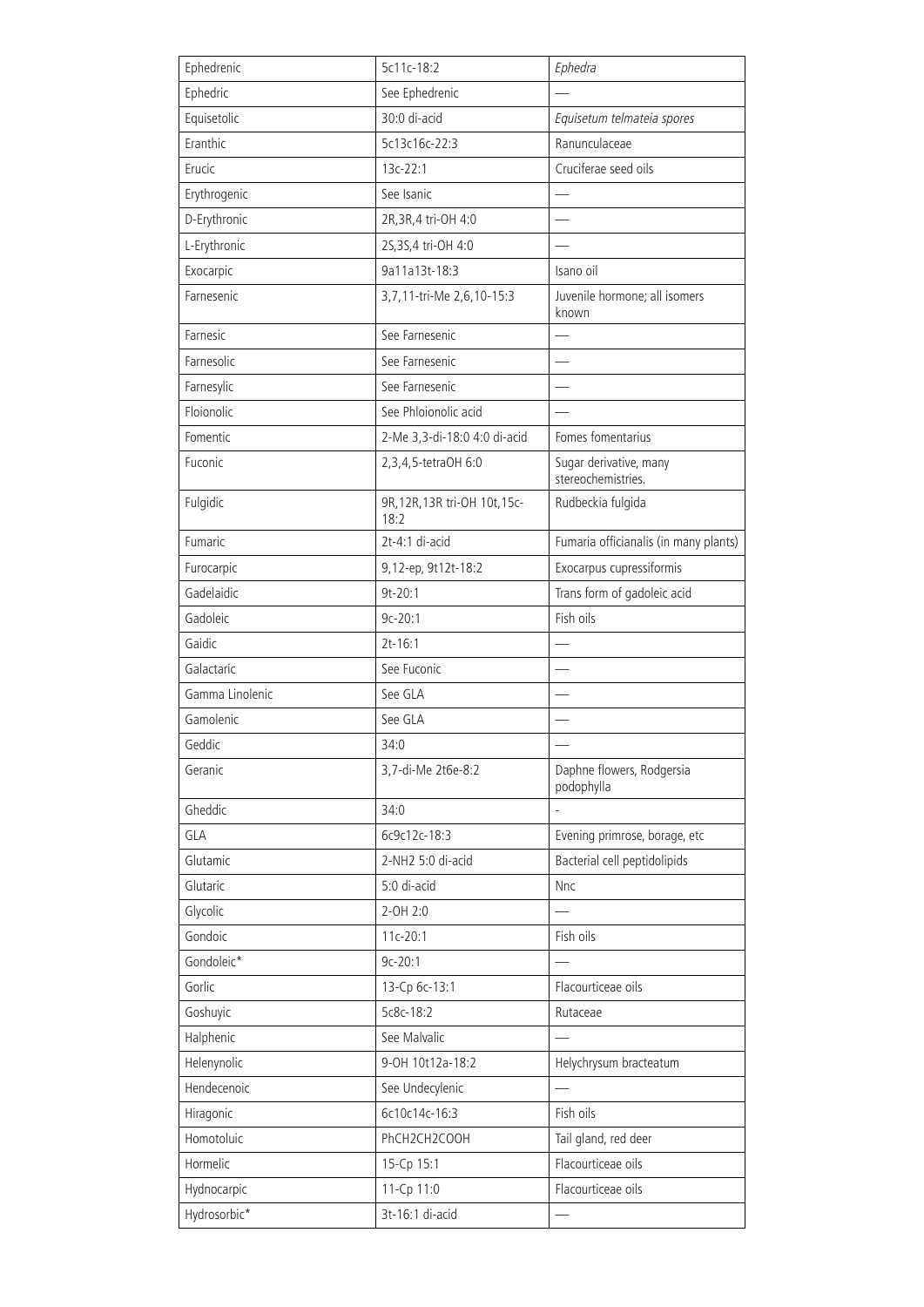| 11-Hydroxyceromelissic | 11-OH 33:0                |                                             |
|------------------------|---------------------------|---------------------------------------------|
| Hydroxynervonic        | 2-OH 15c-24:1             | Sphingolipids                               |
| Hyenic                 | 25:0                      |                                             |
| Iponic                 | See Sebacic               |                                             |
| Ipurolic               | 3,11-diOH 14:0            | Ipomoca oils                                |
| Isanic                 | 9a11a17e-18:3             | Isano oil                                   |
| Isanolic               | 8-OH 9a11a17e-18:3        | Isano oil                                   |
| Isoarachidic           | 18-Me 19:0                |                                             |
| Isobutyric             | 2-Me 3:0                  |                                             |
| Isocapric              | 8-Me 9:0                  |                                             |
| Isocaproic             | 4-Me 5:0                  |                                             |
| Isocerotic             | 24-Me 25:0                |                                             |
| Isocrotonic            | $2c-4:1$                  |                                             |
| Isogorlic              | 4c, 2-Cp-18:2             |                                             |
| Isoheptadecanoic       | 15-Me-16:0                |                                             |
| Isolauric              | 10-Me-11:0                |                                             |
| Isoleucic              | 2R-Me, 3R-OH 6:0          | Turkish tobacco leaves                      |
| Isolinolenic           | See Columbinic            |                                             |
| Isomargaric            | 15-Me 16:0                |                                             |
| Isomontanic            | 26-Me-27:0                |                                             |
| Isomycomycin*          | 3c5c7a9a11a-13:5          |                                             |
| Isomyristic            | 12-Me 13:0                |                                             |
| Isononadecanoic        | 17-Me 18:0                |                                             |
| Isooctadecanoic        | i-18:0; 16Me-17:0         |                                             |
| Isooleic               | 10c-18:0                  | Partially hydrogenated vegetable oil        |
| Isopalmitic            | 14-Me 15:0                |                                             |
| Isopentadecanoic       | 13-Me 14:0                |                                             |
| Isoricinoleic          | 9-0H, 12c-18:1            | Wrightia                                    |
| Isostearic             | 16-Me 17:0                |                                             |
| Isotridecanoic         | 11-Me 12:0                |                                             |
| Isovaleric             | 3-Me 4:0                  | Porpoise, dolphin                           |
| Ixoric                 | 8c10c12c14t-18:4          | Ixora chinensis                             |
| Jacaric                | 8c10t12c-18:3             | Jacaranda mimosifolia                       |
| Jalapinolic            | 11-OH 16:0                | Jalap resin                                 |
| Japanic                | 21:0 di-acid              |                                             |
| Juniperic              | 16-0H 16:0                | Conifer waxes                               |
| Juniperinic            | 16-0H 16:0                | Conifer waxes                               |
| Juniperonic            | 5c11c14c17c-20:4          | Conifer waxes                               |
| Kamlolenic $(\alpha)$  | 18-0H 9c11t13t-18:3       | Kamala oil                                  |
| Kamlolenic (β)         | 18-0H 9t11t13t-18:3       | Kamala oil                                  |
| Kerrolic*              | 4-OH 16:0                 | Shellac                                     |
| Keteleeronic           | 5c11c-20:2                | Gymnosperm sp.                              |
| Labellenic             | 5e, 6e-18:2 (R)-form      | Leonotis seed oil                           |
|                        |                           |                                             |
| Lacceric               | 32:0                      | Stick lac wax                               |
| Lacceroic              | See Lacceric              | Stick lac wax                               |
| Lactaric<br>Lactarinic | See Stearic<br>6-0x0 18:0 | $\overline{\phantom{0}}$<br>Lactarius rufus |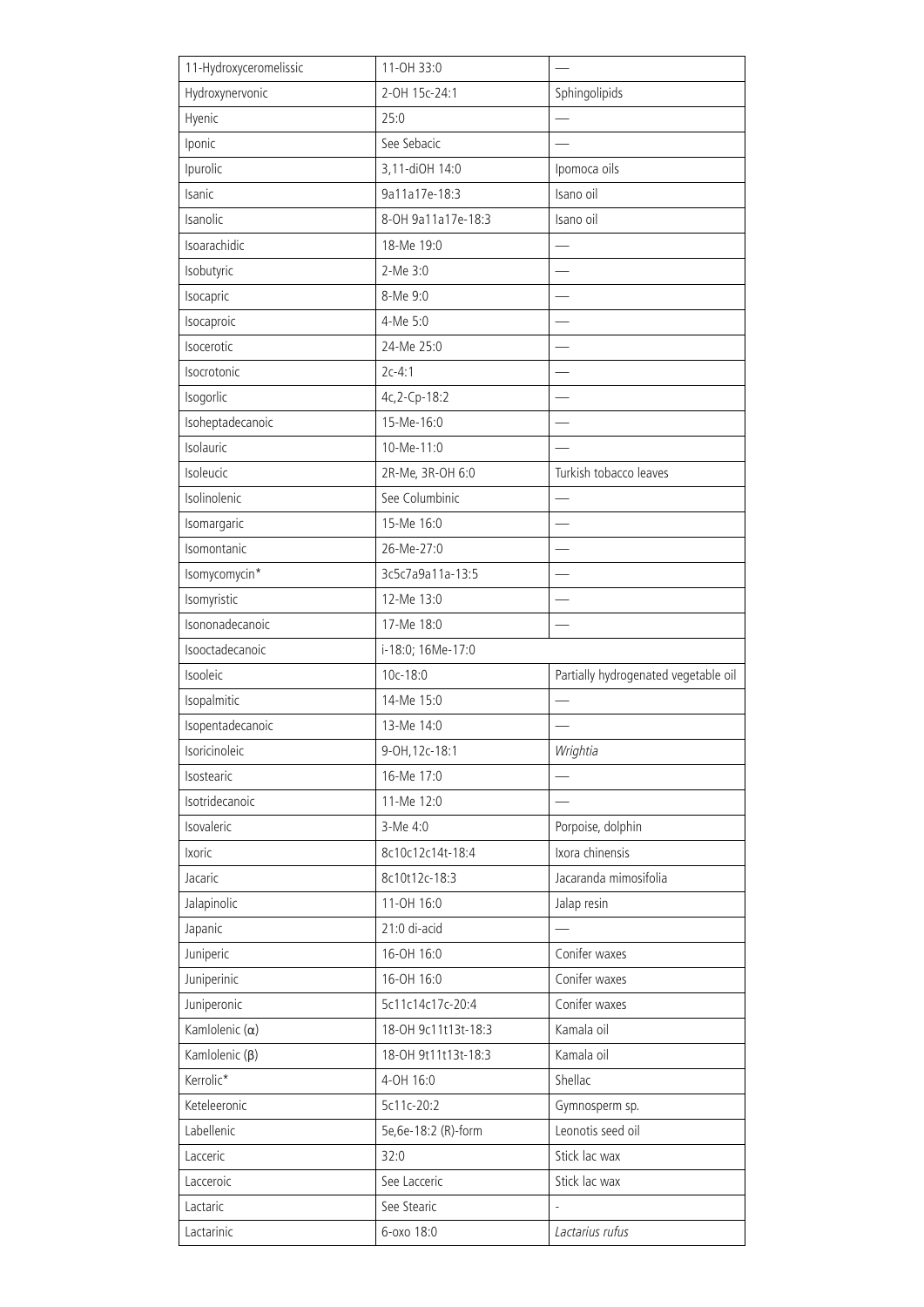| Laetisaric             | 8-OH, 9c12c-18:2                  | Aspergillus nidulans                 |
|------------------------|-----------------------------------|--------------------------------------|
| Lanoceric              | di-OH 30:0                        |                                      |
| Lamenallenic           | 5c, 6c-18:2                       | Laminum purpureum oil                |
| Lactobacillic          | 11,12-Mt 18:0                     | Micro-organisms                      |
| Lauric                 | 12:0                              | Lauric oils                          |
| Lauroleic              | $9c-12:1$                         | Lauraceae                            |
| Leptomeric             | See Pyrulic                       |                                      |
| Lesquerolic            | 14-0H 11c-20:1                    | Lesquerella spp.                     |
| Leucic                 | 2-OH, 4-Me 5:0                    | Turkish tobacco leaves               |
| Levulic                | See Levulinic                     |                                      |
| Levulinic              | 4-oxo-5:0                         | $\overline{\phantom{0}}$             |
| Licanic $(\alpha)$     | 4-0x0 9c11t13t-18:3               | Licania rigida                       |
| Licanic $(\beta)$      | 4-0x0 9t11t13t-18:3               | Trans-form of $\alpha$ -licanic acid |
| Lignoceric             | 24:0                              | Waxes                                |
| Linderic               | $4c-12:1$                         | Lindera obtusiloba                   |
| Linelaidic             | 9t12t-18:2                        | All-trans form of linoleic acid      |
| Linoleic               | 9c12c-18:2                        | All seed oils                        |
| Linolenelaidic         | 9t12t15t-18:3                     | All-trans form of linolenic acid     |
| Linolenic              | 9c12c15c-18:3                     | Linseed                              |
| γ-Linolenic            | See GLA                           |                                      |
| Linolic                | See Linoleic                      |                                      |
| Lumequeic              | See Lumequic                      |                                      |
| Lumequic               | 21c-30:1                          | Ximenia spp.                         |
| Linusic                | 9,10,12,13,15,16-hexaOH 18:0      | From linolenic acid                  |
| Lycaonic               | 12-oxo-18:0                       |                                      |
| Lycopodic              | $11t-16:1$                        |                                      |
| Maleic                 | 2c-4:1 di-acid                    |                                      |
| DL-Malic               | 2-OH 4:0 di-acid                  | Hibiscus sabdariffa                  |
| Malonic                | 3:0 di-acid                       |                                      |
| Malvalic               | 8,9-P 8c-18:1                     | Cottonseed oil                       |
| Malvalinic             | See Malvalic                      |                                      |
| Malvic                 | See Malvalic                      |                                      |
| Malyngic               | 9S, 12R, 13S tri-OH 10t, 15c-18:2 |                                      |
| Manaoic/manoaic        | 11-Cp 6c-11:0                     | Flacourtiaceae seed oils             |
| Mangold's acid         | 9t11t-18:2                        |                                      |
| Margaric               | 17:0                              | Animal fats                          |
| Margarolic             | See Eleostearic (a)               |                                      |
| Matricaria acid        | 2t4a6a8t-10:4                     |                                      |
| Z, E-Matricaric        | 2c4a6a8t-10:4                     | Erigeron philadelphicus              |
| Mead's acid            | 5c8c11c-20:3                      | Metabolite of oleic acid             |
| Megatomic (megatomoic) | 3t5c-14:2                         | Black carpet beetle pheromone        |
| Mesaconic              | (E)-2-Me-4:1 di-acid              |                                      |
| Melissic               | 30:0                              | Bayberry                             |
| Micolipodienoic        | See Mycolipenic                   |                                      |
| Mikusch's acid         | 10t12t-18:2                       | Chilopsis linearis                   |
| Minquartynoic          | 17-OH-9a11a13a15a-18:4            | Minquartia guianensis bark           |
| Montanic               | 28:0                              | Waxes (I.e., carnuba)                |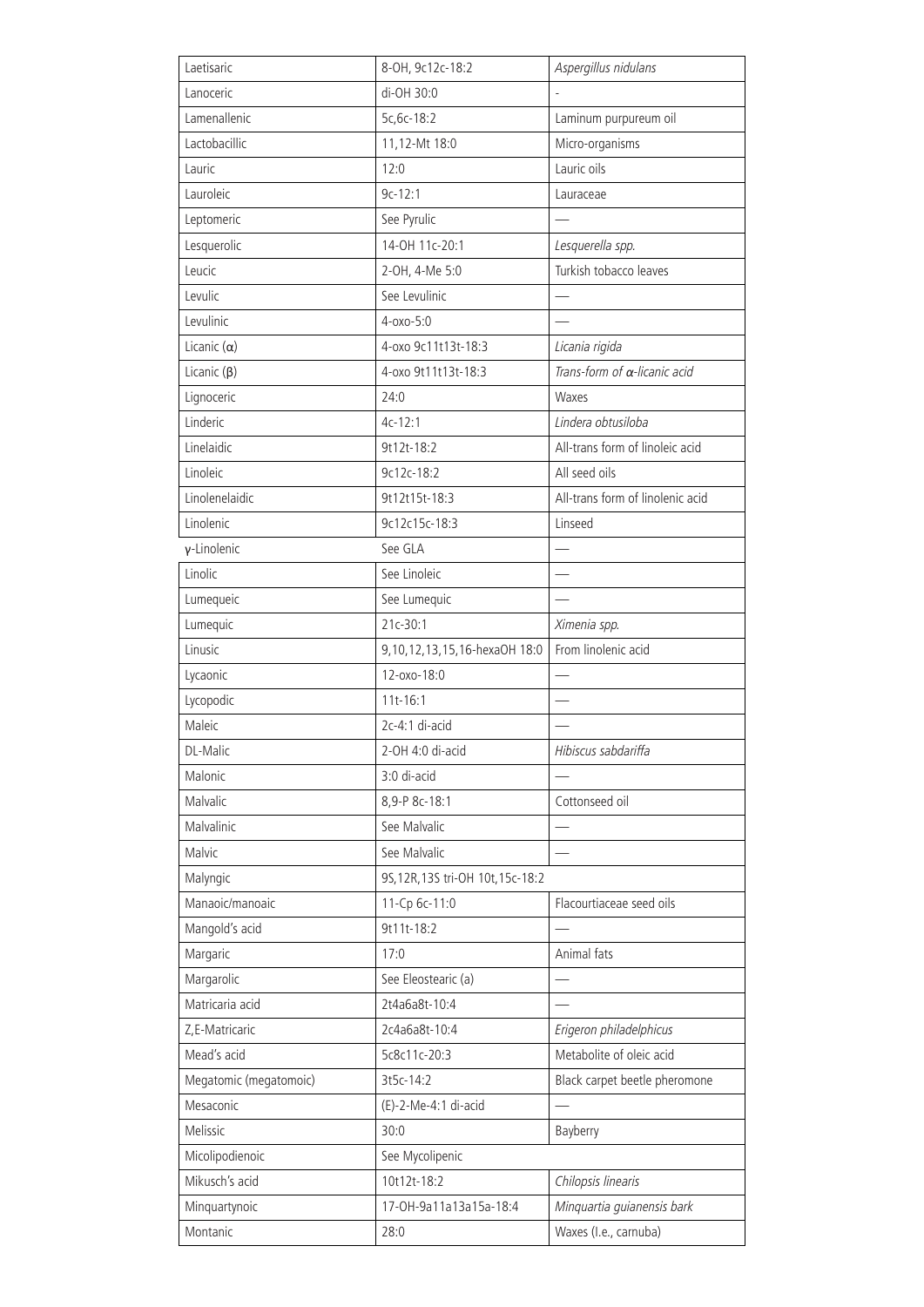| Moroctic             | See Stearidonic                     |                                 |
|----------------------|-------------------------------------|---------------------------------|
| Mucic                | See Fuconic                         |                                 |
| Mycinonic            | 4-Me, 5-OH 2t-7:1                   | Micromonospora griseorubida     |
| Mycoceranic          | 2,4,6-tri-Me 26:0                   | Tubercle bacilli                |
| Mycocerosic          | See Mycoceranic                     |                                 |
| Mycolic              | RCHOHCH(R')COOH                     | Mycobacteria                    |
| Mycolipenic          | 2,4,6-tri-Me-2t-24:1                | Tubercle bacilli                |
| Mycomycin            | 3t5c7e8e10a12a-13:6                 | Nocardia acidophilus            |
| Myristelaidic        | $9t - 14:1$                         | Trans form of myristoleic acid  |
| Myristic             | 14:0                                | Lauric oils                     |
| Myristoleic          | $9c-14:1$                           |                                 |
| Nemotinic            | 4-OH, 5e6e8a10a-11:4                | Basidiomycetis molds            |
| Nerolic              | 3,7-di-Me 2c6e-8:2                  |                                 |
| Nervonic             | 15c-24:1                            | Shark liver oils                |
| <b>Nisinic</b>       | 24:6, all- cis-6, 9, 12, 15, 18, 21 | Fish oils                       |
| Nonylic              | See Pelargonic                      |                                 |
| Norlinoleic          | 8c11c-17:2                          |                                 |
| Norlinolenic         | 8c11c14c-17:3                       | Libiatae                        |
| Obtusilic            | $4c - 14:1$                         | Lindera obtusiloba              |
| Oleic                | $9c-18:1$                           | All oils and fats               |
| Oncobic              | 15-Cp 8c-15:1                       | Flacourtiaceae seed oils        |
| Osbond's acid        | See DPA                             |                                 |
| Oxalic               | 2:0 di-acid                         |                                 |
| Palmitelaidic        | $9t - 16:1$                         | trans form of petroselinic acid |
| Palmitic             | 16:0                                | All oils and fats               |
| Palmitoleic          | $9c-16:1$                           | Fish oils, macadamia oil        |
| Parinaric $(\alpha)$ | 9c11t13t15c-18:4                    | Parinarium laurinum             |
| Parinaric (B)        | 9t11t13t15t-18:4                    | trans form of a-parinaric acid  |
| Paullinic            | 13c-20:1                            | Elaeagnaceae                    |
| Pelargonic           | 9:0                                 | Sideritis, Allium               |
| Palmitvaccenic       | $11c - 16:1$                        | Elaeagnaceae                    |
| Petroselaidic        | 6t-18:1                             | Trans form of petroselinic acid |
| Petroselinic         | 6c-18:1                             | Umbelliferae oils               |
| Phellogenic          | 22:0 di-acid                        | Anacardiaceae                   |
| Phellonic            | 22-OH 22:0                          | Cork                            |
| Phloionolic          | See Aleutiric                       |                                 |
| Phlomic              | 7e, 8e-20:2                         | Labiatae                        |
| *Phthioic            | 3,13,19-tri-Me 23:0                 |                                 |
| Phrenosic            | See Cerebronic                      |                                 |
| Phrenosinic          | See Cerebronic                      |                                 |
| Phthianoic           | See Mycoceranic                     |                                 |
| Phthioic             | Polybranched acids                  | Micro-organisms                 |
| Physeteric           | $5c-14:1$                           | Whale oil                       |
| Physetoleic          | See Palmitoleic                     |                                 |
| Phytanic             | 3,7,11,15-tetra-Me 16:0             | Marine animal fats              |
| Phytenic*            | See Phytenoic                       |                                 |
| Phytenoic            | 3,7,11,15-tetra-Me 2e-16:1          | Marine animal fats              |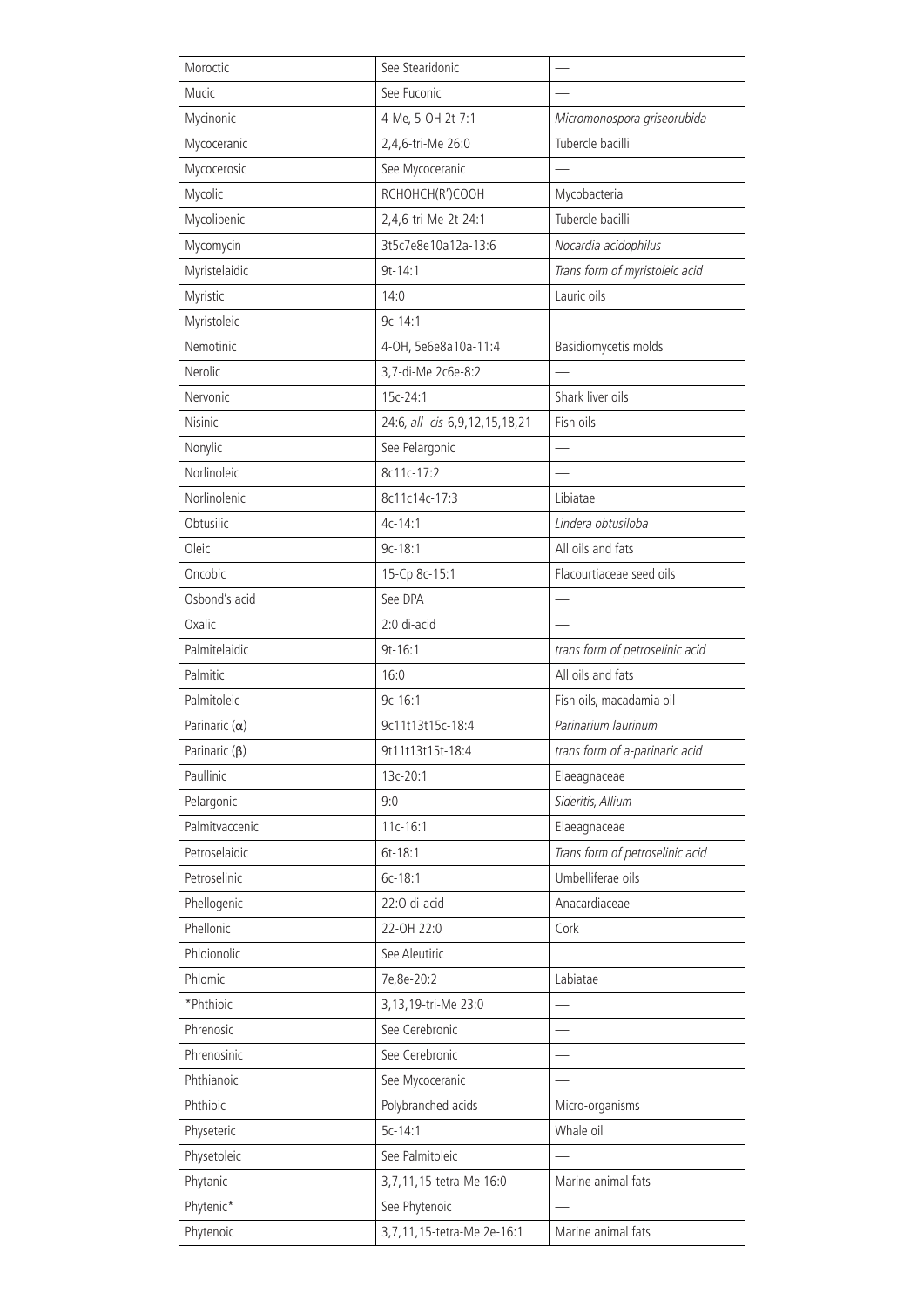| Pimelic<br>7:0 di-acid<br>Pinolenic<br>5c9c12c-18:3<br>Toucrium depressum<br>Pivalic<br>2,2-di-Me 3:0<br>Podocarpic<br>5c11c14c-20:3<br>Podocarpus nagera, Pinus species<br>Marine animal fats<br>Pristanic<br>2,6,10,14-tetra-Me 15:0<br>$2a-3:0$<br>Propioic (propynoic)<br>Pseudoeleostearic<br>Isomerized linolenic acid<br>10t12t14t-18:3<br>Psyllic<br>33:0<br>Punicic<br>9c11t13c-18:3<br>Punica granatum, Trichosanthes<br>anguina *<br>Pyrulic<br>8a10t-17:2<br>Pyrularia pubera<br>Ranunculeic<br>See Columbinic<br>See Oleic<br>Rapinic<br>Rhodinic<br>3,7-di-Me,6e-8:1<br>Callitris glauca<br>trans form of ricinoleic acid<br>Ricinelaidic<br>12-OH 9t-18:1<br>Taxus baccata<br>Ricinenic<br>9c, 11c-18:2<br>Ricinic<br>See Ricinoleic<br>Castor oil<br>Ricinoleic<br>12-OH 9c-18:1<br>Rosilic<br>Leaf waxes<br>10-0H 18:0<br>Roughanic acid<br>Plants<br>$16:3(n-3)$<br>Ruminant fats<br>Rumenic<br>9c11t-18:2<br>Sabinic<br>12-OH 12:0<br>Juniperus oxydecrus leaves<br>Santalbic<br>See Ximenynic<br>Sapienic*<br>$6c-16:1$<br>Human sebum lipids<br>Sarcinic<br>Sarcina & other microbial lipids<br>12Me-14:0 |
|--------------------------------------------------------------------------------------------------------------------------------------------------------------------------------------------------------------------------------------------------------------------------------------------------------------------------------------------------------------------------------------------------------------------------------------------------------------------------------------------------------------------------------------------------------------------------------------------------------------------------------------------------------------------------------------------------------------------------------------------------------------------------------------------------------------------------------------------------------------------------------------------------------------------------------------------------------------------------------------------------------------------------------------------------------------------------------------------------------------------------------|
|                                                                                                                                                                                                                                                                                                                                                                                                                                                                                                                                                                                                                                                                                                                                                                                                                                                                                                                                                                                                                                                                                                                                |
|                                                                                                                                                                                                                                                                                                                                                                                                                                                                                                                                                                                                                                                                                                                                                                                                                                                                                                                                                                                                                                                                                                                                |
|                                                                                                                                                                                                                                                                                                                                                                                                                                                                                                                                                                                                                                                                                                                                                                                                                                                                                                                                                                                                                                                                                                                                |
|                                                                                                                                                                                                                                                                                                                                                                                                                                                                                                                                                                                                                                                                                                                                                                                                                                                                                                                                                                                                                                                                                                                                |
|                                                                                                                                                                                                                                                                                                                                                                                                                                                                                                                                                                                                                                                                                                                                                                                                                                                                                                                                                                                                                                                                                                                                |
|                                                                                                                                                                                                                                                                                                                                                                                                                                                                                                                                                                                                                                                                                                                                                                                                                                                                                                                                                                                                                                                                                                                                |
|                                                                                                                                                                                                                                                                                                                                                                                                                                                                                                                                                                                                                                                                                                                                                                                                                                                                                                                                                                                                                                                                                                                                |
|                                                                                                                                                                                                                                                                                                                                                                                                                                                                                                                                                                                                                                                                                                                                                                                                                                                                                                                                                                                                                                                                                                                                |
|                                                                                                                                                                                                                                                                                                                                                                                                                                                                                                                                                                                                                                                                                                                                                                                                                                                                                                                                                                                                                                                                                                                                |
|                                                                                                                                                                                                                                                                                                                                                                                                                                                                                                                                                                                                                                                                                                                                                                                                                                                                                                                                                                                                                                                                                                                                |
|                                                                                                                                                                                                                                                                                                                                                                                                                                                                                                                                                                                                                                                                                                                                                                                                                                                                                                                                                                                                                                                                                                                                |
|                                                                                                                                                                                                                                                                                                                                                                                                                                                                                                                                                                                                                                                                                                                                                                                                                                                                                                                                                                                                                                                                                                                                |
|                                                                                                                                                                                                                                                                                                                                                                                                                                                                                                                                                                                                                                                                                                                                                                                                                                                                                                                                                                                                                                                                                                                                |
|                                                                                                                                                                                                                                                                                                                                                                                                                                                                                                                                                                                                                                                                                                                                                                                                                                                                                                                                                                                                                                                                                                                                |
|                                                                                                                                                                                                                                                                                                                                                                                                                                                                                                                                                                                                                                                                                                                                                                                                                                                                                                                                                                                                                                                                                                                                |
|                                                                                                                                                                                                                                                                                                                                                                                                                                                                                                                                                                                                                                                                                                                                                                                                                                                                                                                                                                                                                                                                                                                                |
|                                                                                                                                                                                                                                                                                                                                                                                                                                                                                                                                                                                                                                                                                                                                                                                                                                                                                                                                                                                                                                                                                                                                |
|                                                                                                                                                                                                                                                                                                                                                                                                                                                                                                                                                                                                                                                                                                                                                                                                                                                                                                                                                                                                                                                                                                                                |
|                                                                                                                                                                                                                                                                                                                                                                                                                                                                                                                                                                                                                                                                                                                                                                                                                                                                                                                                                                                                                                                                                                                                |
|                                                                                                                                                                                                                                                                                                                                                                                                                                                                                                                                                                                                                                                                                                                                                                                                                                                                                                                                                                                                                                                                                                                                |
|                                                                                                                                                                                                                                                                                                                                                                                                                                                                                                                                                                                                                                                                                                                                                                                                                                                                                                                                                                                                                                                                                                                                |
|                                                                                                                                                                                                                                                                                                                                                                                                                                                                                                                                                                                                                                                                                                                                                                                                                                                                                                                                                                                                                                                                                                                                |
|                                                                                                                                                                                                                                                                                                                                                                                                                                                                                                                                                                                                                                                                                                                                                                                                                                                                                                                                                                                                                                                                                                                                |
|                                                                                                                                                                                                                                                                                                                                                                                                                                                                                                                                                                                                                                                                                                                                                                                                                                                                                                                                                                                                                                                                                                                                |
| From oxidation of linoleic acid<br>Sativic (santivinic)<br>9,10,12,13-tetraOH 18:0                                                                                                                                                                                                                                                                                                                                                                                                                                                                                                                                                                                                                                                                                                                                                                                                                                                                                                                                                                                                                                             |
| Scammonolic<br>See Jalapinolic                                                                                                                                                                                                                                                                                                                                                                                                                                                                                                                                                                                                                                                                                                                                                                                                                                                                                                                                                                                                                                                                                                 |
| Sciadonic<br>See Podocarpic                                                                                                                                                                                                                                                                                                                                                                                                                                                                                                                                                                                                                                                                                                                                                                                                                                                                                                                                                                                                                                                                                                    |
| *Scoliodonic<br>24:5<br>Nnc                                                                                                                                                                                                                                                                                                                                                                                                                                                                                                                                                                                                                                                                                                                                                                                                                                                                                                                                                                                                                                                                                                    |
| 10:0 di-acid<br>Sebacic                                                                                                                                                                                                                                                                                                                                                                                                                                                                                                                                                                                                                                                                                                                                                                                                                                                                                                                                                                                                                                                                                                        |
| Sebaleic<br>Human sebum lipids<br>5c, 8c-18:2                                                                                                                                                                                                                                                                                                                                                                                                                                                                                                                                                                                                                                                                                                                                                                                                                                                                                                                                                                                                                                                                                  |
| Selacholeic<br>See Nervonic                                                                                                                                                                                                                                                                                                                                                                                                                                                                                                                                                                                                                                                                                                                                                                                                                                                                                                                                                                                                                                                                                                    |
| Shibic<br>26:5<br>Fish oils                                                                                                                                                                                                                                                                                                                                                                                                                                                                                                                                                                                                                                                                                                                                                                                                                                                                                                                                                                                                                                                                                                    |
| Sorbic ***<br>2t4t-6:2 di-acid<br>Sorbus aucuparia                                                                                                                                                                                                                                                                                                                                                                                                                                                                                                                                                                                                                                                                                                                                                                                                                                                                                                                                                                                                                                                                             |
| Stearculic (stearculinic)<br>See Sterculic<br>$\equiv$                                                                                                                                                                                                                                                                                                                                                                                                                                                                                                                                                                                                                                                                                                                                                                                                                                                                                                                                                                                                                                                                         |
| Stearic<br>Animal fats, cocoa butter<br>18:0                                                                                                                                                                                                                                                                                                                                                                                                                                                                                                                                                                                                                                                                                                                                                                                                                                                                                                                                                                                                                                                                                   |
| Echium oils, fish oils<br>Stearidonic<br>6c9c12c15c-18:4                                                                                                                                                                                                                                                                                                                                                                                                                                                                                                                                                                                                                                                                                                                                                                                                                                                                                                                                                                                                                                                                       |
| Santalaceae<br>Stearolic<br>$9a-18:1$                                                                                                                                                                                                                                                                                                                                                                                                                                                                                                                                                                                                                                                                                                                                                                                                                                                                                                                                                                                                                                                                                          |
| Sterculic<br>9,10-P 9c-18:1<br>Cottonseed oil                                                                                                                                                                                                                                                                                                                                                                                                                                                                                                                                                                                                                                                                                                                                                                                                                                                                                                                                                                                                                                                                                  |
| Sterculynic<br>Sterculia alata<br>9,10-Mt 9c17a-18:2                                                                                                                                                                                                                                                                                                                                                                                                                                                                                                                                                                                                                                                                                                                                                                                                                                                                                                                                                                                                                                                                           |
| 2c4t-10:2<br>Stillingic<br>Sapium sebiferum                                                                                                                                                                                                                                                                                                                                                                                                                                                                                                                                                                                                                                                                                                                                                                                                                                                                                                                                                                                                                                                                                    |
| Suberic<br>8:0 di-acid                                                                                                                                                                                                                                                                                                                                                                                                                                                                                                                                                                                                                                                                                                                                                                                                                                                                                                                                                                                                                                                                                                         |
| Succinic<br>4:0 di-acid                                                                                                                                                                                                                                                                                                                                                                                                                                                                                                                                                                                                                                                                                                                                                                                                                                                                                                                                                                                                                                                                                                        |
| See Stearic<br>Talgic                                                                                                                                                                                                                                                                                                                                                                                                                                                                                                                                                                                                                                                                                                                                                                                                                                                                                                                                                                                                                                                                                                          |
| Tanacetumoleic<br>See Palmitvaccenic                                                                                                                                                                                                                                                                                                                                                                                                                                                                                                                                                                                                                                                                                                                                                                                                                                                                                                                                                                                                                                                                                           |
| Tariric<br>6a-18:1<br>Picramnia spp.                                                                                                                                                                                                                                                                                                                                                                                                                                                                                                                                                                                                                                                                                                                                                                                                                                                                                                                                                                                                                                                                                           |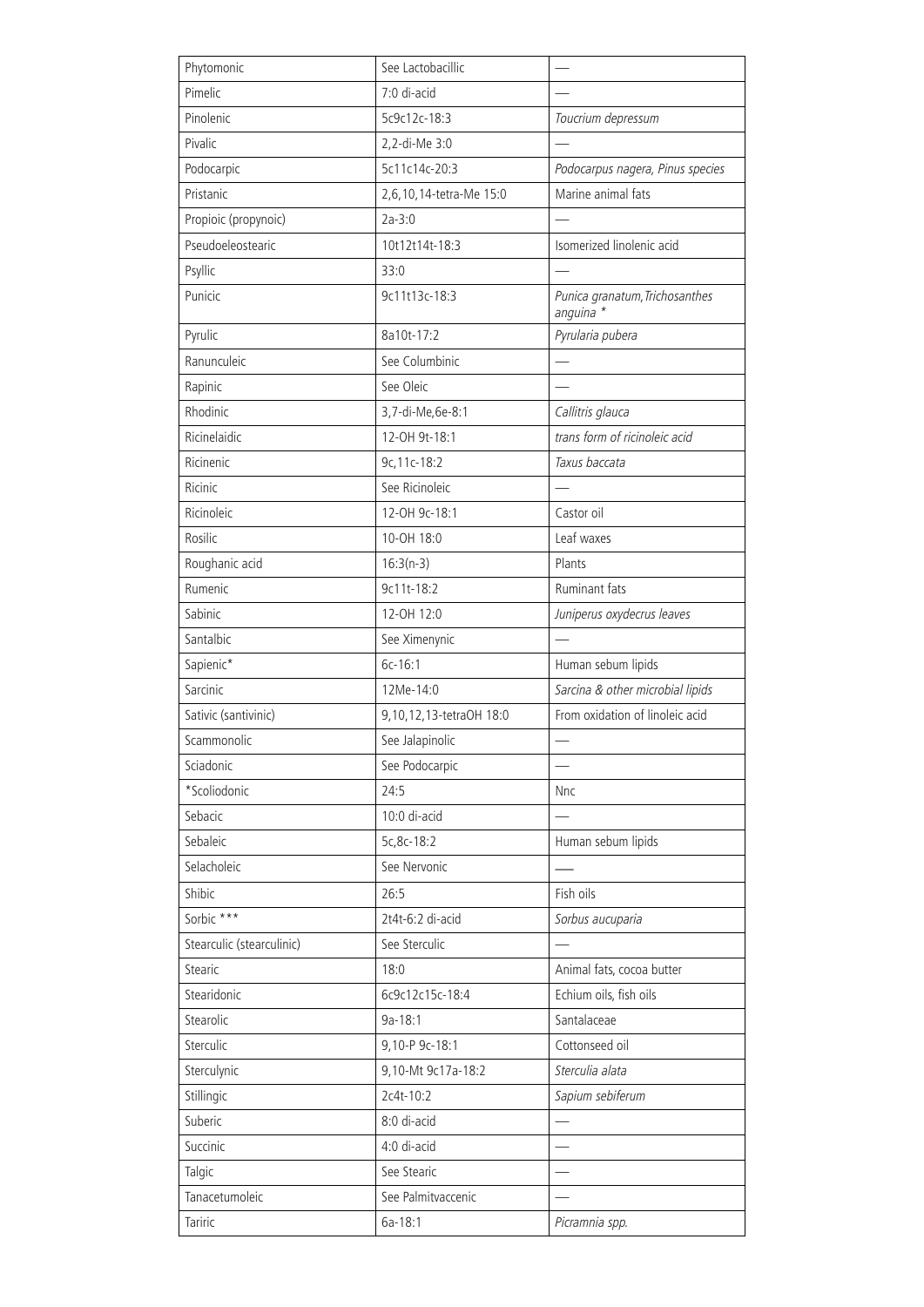| Tartaric         | 2,3-diOH 4:0 di-acid        | Many fruits                     |
|------------------|-----------------------------|---------------------------------|
| Taxoleic         | 5c9c-18:2                   | Gymnospermae seed lipids        |
| Telfairic        | See Linoleic                |                                 |
| Thalictric       | $5t-18:1$                   | Ranunculaceae                   |
| Thapsic          | See Thaspic                 |                                 |
| Thaspic          | 16:0 di-acid                | Waxes                           |
| (+/-) Threonic   | 2,3,4 tri-OH 4:0            |                                 |
| D-Threonic       | 2R, 3S, 4 tri-OH 4:0        |                                 |
| L-Threonic       | 2S, 3R, 4 tri-OH 4:0        |                                 |
| Threonine        | 2-NH2, 3-OH 4:0             | Protein hydrolysates            |
| Thynnic          | 26:6 (probably n-3)         | Fish oils                       |
| Tiglic           | (2E)-2-Me 4:1               |                                 |
| Timnodonic       | See EPA                     |                                 |
| Traumatic        | 2t-20:1 di-acid             |                                 |
| Trichosanic      | See Punicic                 |                                 |
| Tsuduic          | $4c-14:1$                   | Lindera obtusiloba              |
| Tsuzuic          | $4c - 14:1$                 | Lindera obtusiloba              |
| Tuberculostearic | 10-Me 18:0                  | Tubercle bacilli                |
| Tureptholic      | See Convolvulinolic         |                                 |
| Undecylenic      | 10e-11:1                    | Castor oil                      |
| Ursolic          | 30-OH-30:0                  |                                 |
| Ustilic          | 15,16-diOH 16:0             | Ustilagic acid (antibiotic)     |
| Ustilic B        | 2,15,16-triOH 16:0          | Ustilagic acid (antibiotic)     |
| cis-Vaccenic     | See Asclepic                |                                 |
| Valerianic       | See Valeric                 |                                 |
| Valeric          | 5:0                         |                                 |
| Valproic         | 2-Propyl 5:0                |                                 |
| Ventosic         | 9,10,12,13-tetraOH-22:0     |                                 |
| Vernolic         | cis-12, 13-ep, 9c-18:1      | Vernonia oils (crepis, geranium |
| Wyeronic acid*   | 4,7-ep, 8-oxo, 2t9a11c-14:5 | Exocarpus cupressiformis        |
| Ximenic          | 17c-26:1                    | Ximenia americana               |
| Ximenynic        | 9a11t-18:2                  | Santalum acuminatum             |
| Ximenynolic      | 8-OH, 9a11t-18:2            |                                 |
| Xionenynic       | 8a10c-18:2                  |                                 |
| Zoomaric         | See Palmitoleic             |                                 |